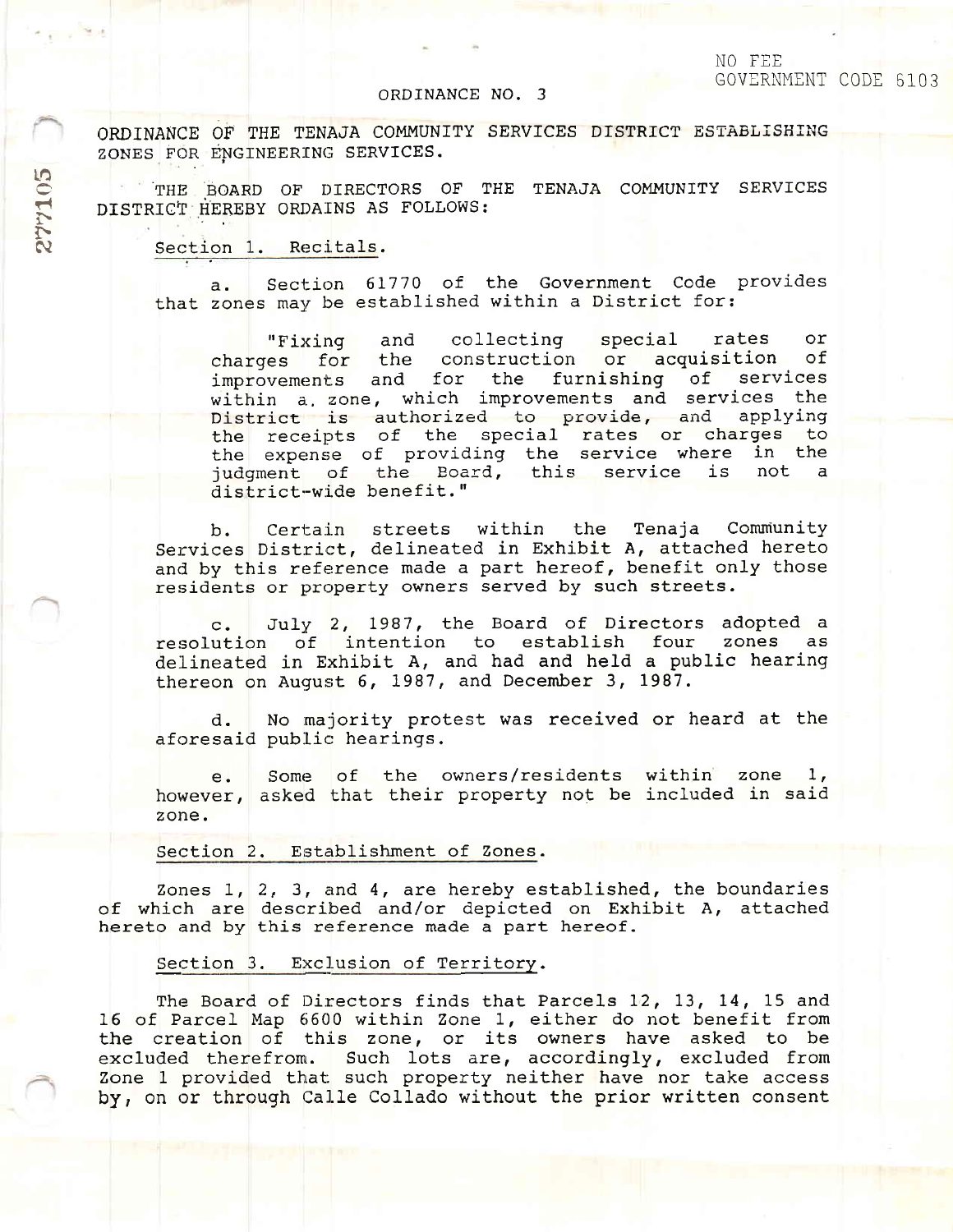of the Board of Directors of the Tenaja Community Services<br>District, and payment to the District of the proportionate share<br>of the design and improvement costs for Calle Collado computed as<br>follows:

A penalty payment equal to the total of all assessments and charges levied by the District in the twenty-four (24) months immediately prior, based on a pro rata acreage basis, and full participation on a pro rata acreage basis thereafter

Section 4. Estimated Cost of Engineering Services.

The estimated cost of providing engineering services to determine the cost of improving the streets within Zones 1 through 4 is \$132,000.00.

Section 5. Covenants and Restrictions.

Terms and conditions of this Ordinance, particularly as they relate to the denial of access to Calle Collado shall constitute conditions, covenants and restrictions which shall inure to the benefit and run with the land.

Section 6. Effective Date.

This Ordinance shall be effective thirty (30) days after its adoption.

Passed, approved and adopted this 4th day of February, 1988, by the following vote, to wit:

2

AYES:

NOES:

Directors

Directors  $\leq a$ 

-.

 $\sim$ 

ABSENT: **Directors** 

Paul Hoboy, President boy, President<br>Community Services Distric

ATTEST:

 $\cap$ 

**BALLET** 

cretary General Manager.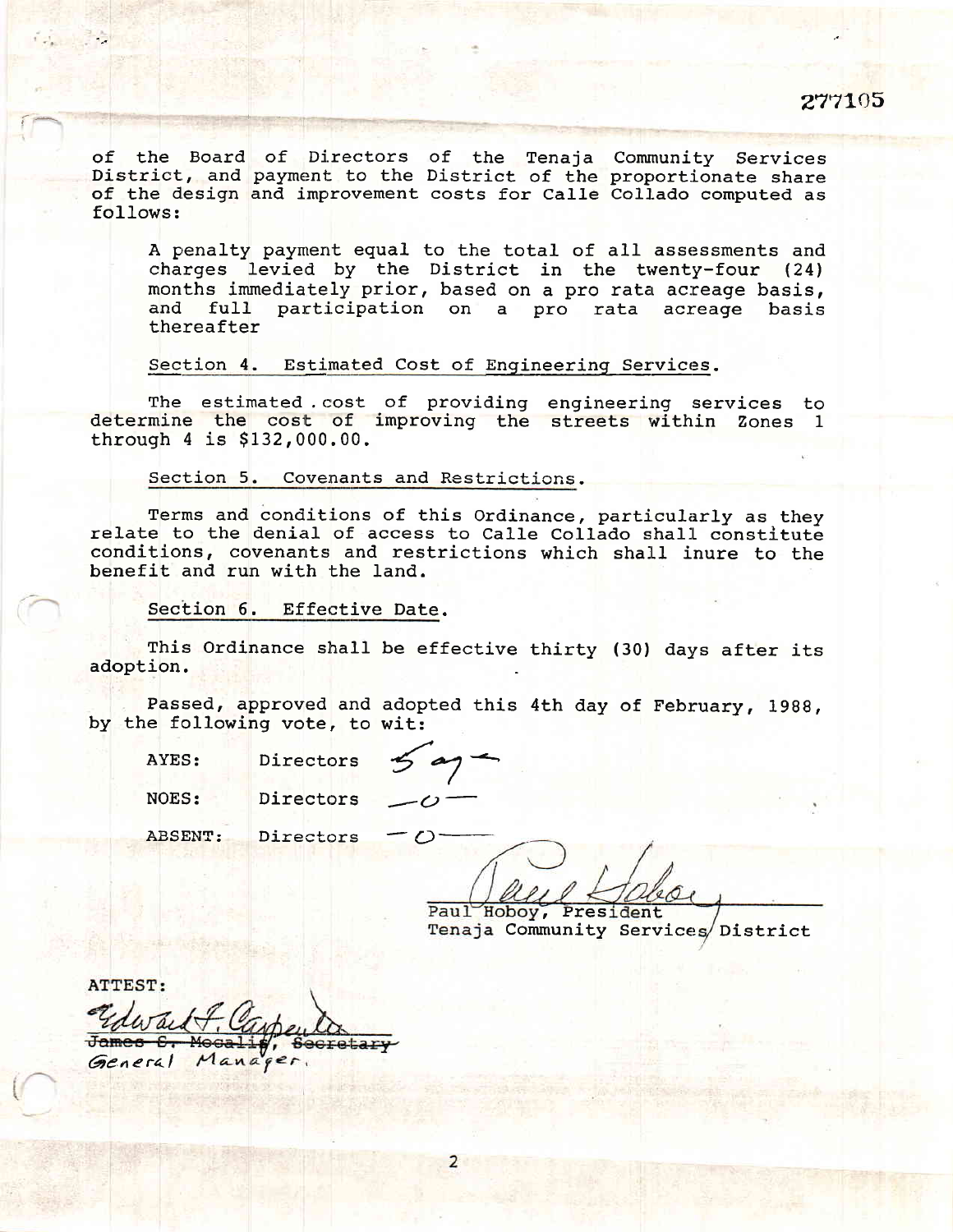277105

# **CERTIFICATION**

State of California) County of Riverside )

 $)$  ss.

I, James S. Mocalis, Secretary of the Board of Directors of the Tenaja Community Services District, hereby certify that the above and foregoing is a true and correct copy of Ordinance No. 3, adopted by the Board of Directors of the Tenaja Community Services Distrct at a regular meeting thereof held on the 4th day of February, 1988.

James  $S$ . Mocalis, Secretary

Recording Requested By:<br>Compact C



RECEIVED FOR RECORD AT 8:30 O'CLOCK A.M.

G161989

**B**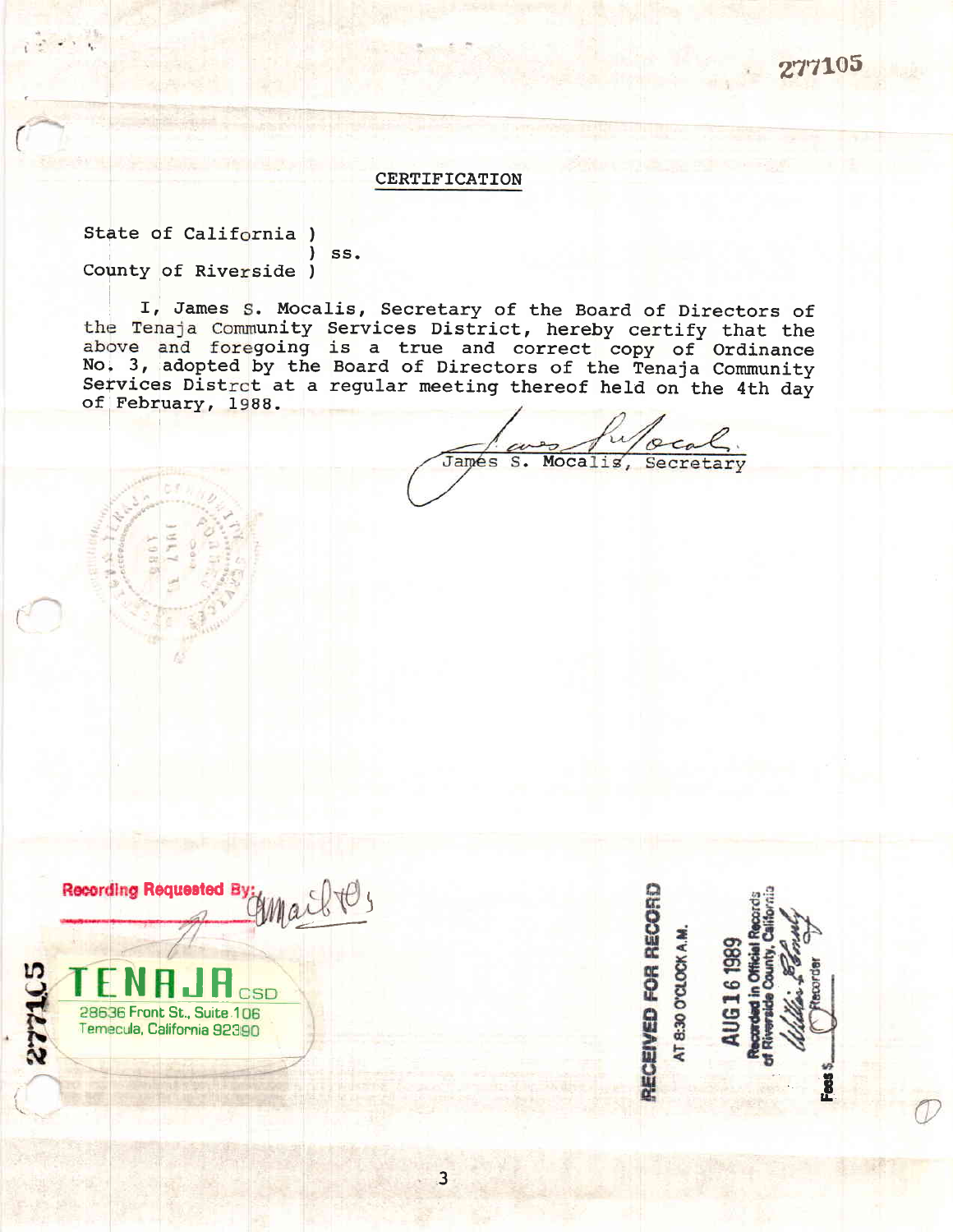#### AGENDA TTEM

DATE: uary 7, 1988

TO: rable Board of Directors

FROM: James S. Mocalis, General Manager

SUBJECT: Ordinance Establishing Zones for Engineering Services

#### SITUATION

The District has previously held public hearings to<br>establish four zones for engineering services as defined in Exhibit A. No majority protest was received or heard at the public hearings, but some property owners in Zone 1 asked to be<br>excluded from the Zone. Ordinance No. 3 establishes the zones,<br>and excludes certain properties in Zone 1 subject to conditions<br>restricting access from Calle C The District has previously held public hearings excluded fr<br>and exclude<br>restricting restricting access from Calle Collado. The Ordinance also<br>provides conditions allowing those excluded properties to regain access rights.

# FINANCIAL CONSIDERATIONS

engineering costs for the four zones total The  $\,$ approximately \$132,000.00.

# ALTERNATE ACTIONS

1. Introduce Ordinance No. 3 on first reading by titl on1y.

2. Take no action at this time.

# RECOMMENDATION

By motion, introduce Ordinance No. 3 on first reading by title only.

Respectfully submitted,

 $ITEMC-I$ 

James S. Mocalis General Manager

JSM/yo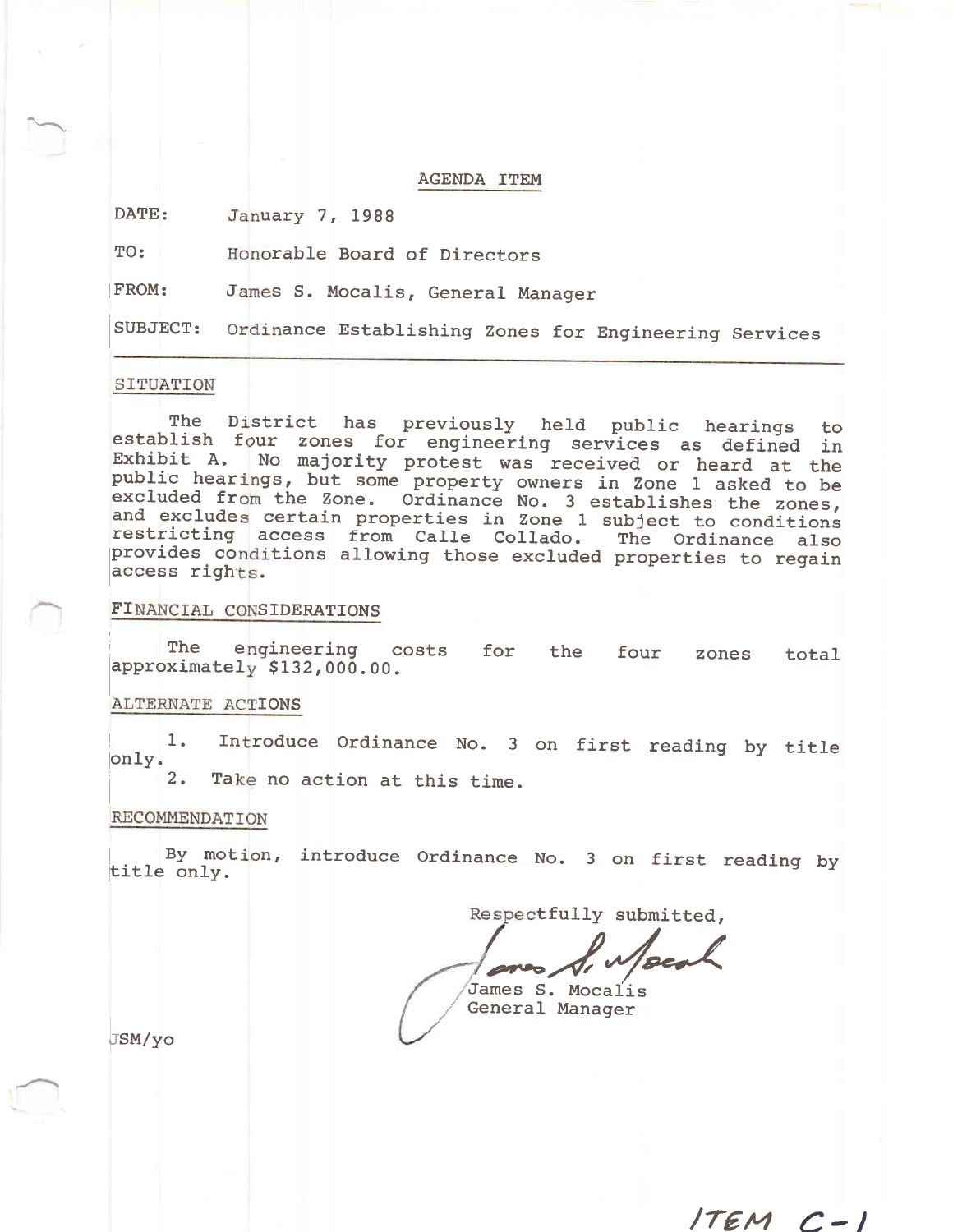